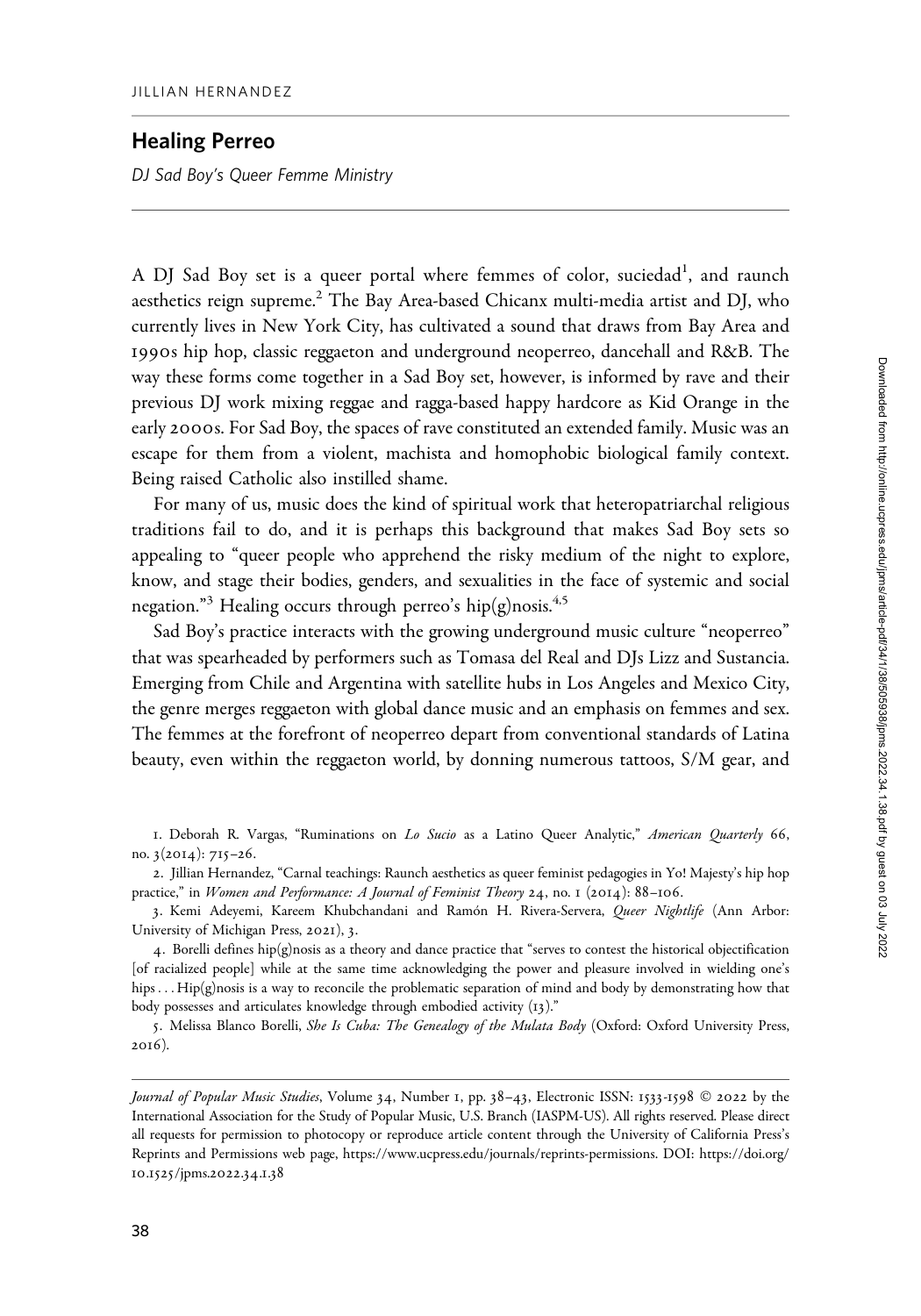a goth aesthetic influenced by the digital realm. Through sound, Sad Boy and the cyberputas of neoperreo create communal spaces where rave culture extends to perreo and vice versa.

I had been following Sad Boy on Instagram (@dj\_sadboy) for several years before having the privilege of enjoying a set in San Diego in 2018. The feeling it instilled in me and my group of girlfriends was pure joy; the delight of a Biggie tune following a classic by Don Omar, and Beanie Man transitioning into La Goony Chonga. We felt full, sexy and alive.

I was grateful to be able to access these feelings later during the pandemic while alone, tuning into one of the many late-night sets Sad Boy streamed from their apartment on Instagram live, and later, as part of a virtual symposium I organized on Perreo as Queer Feminist Resistance. DJ Sad Boy's practice, which is also shaped by their experiences as a sex worker, exemplifies the power of queer and feminist Latinx art making, which alchemizes shame into creative erotics of liberation. The *machista* messaging of mainstream reggaeton and hip hop become resignified on the dance floor, as femmes make it their own. No one is pure, and no one is damaged.

DJ Sad Boy's approach to mixing departs from the mechanized and routine standard of much EDM by employing long transitions and varied structures. In doing so, they bring a visual artist's eye to the sonic by using the found material of music to create a collage, with the cuts and mixes as the "visible seam."6 In fact, Sad Boy's DJing extends from their photography work, which centers on queer femmes of color in California.

Sad Boy and I have built a femme friendship over several projects we've collaborated on. In our interview, which occurred in December 2020 right around their birthday, we discuss how traveling within and outside of the U.S. has affected their sound, how the pandemic has affected their work, and the creation of Noche de Travesuras (Night of Transgressions), an underground queer perreo party that they established in 2017 along with queer LA-based artists DJ Baby Uniq and Jesuabones. After a long hiatus during the pandemic, the party has since resumed in New York.

- JILLIAN HERNANDEZ: Did your sound and approach to DJing shift when going from the Bay Area to LA and then LA to New York? Have there been ways in which that's impacted what you play and how you play it?
- DJ SAD BOY: I would say that there's been a small shift in sound. In LA I was playing a bit more femme fronted Chicana hip hop and Bay [area] hip hop. Just by hearing my tracks folks in LA would be like, "Oh you're from NorCal" and I found that odd as when I was raving and DJing back then at the raves, people would always be trying to do the same—pit NorCal and SoCal against each other and I'm like porque?! Like why?

But definitely coming here [to New York] I did my homework and have been exposed to a bit more different musica, especially hip hop, which is what I started playing at the beginning of my Sad Boy shift [from Djing raves]. And so I would say the only change that has occurred is being able to really brush up on my East Coast

<sup>6</sup>. Nicole Fleetwood, Troubling Vision: Performance, Visuality, and Blackness (Chicago: University of Chicago Press, 2016).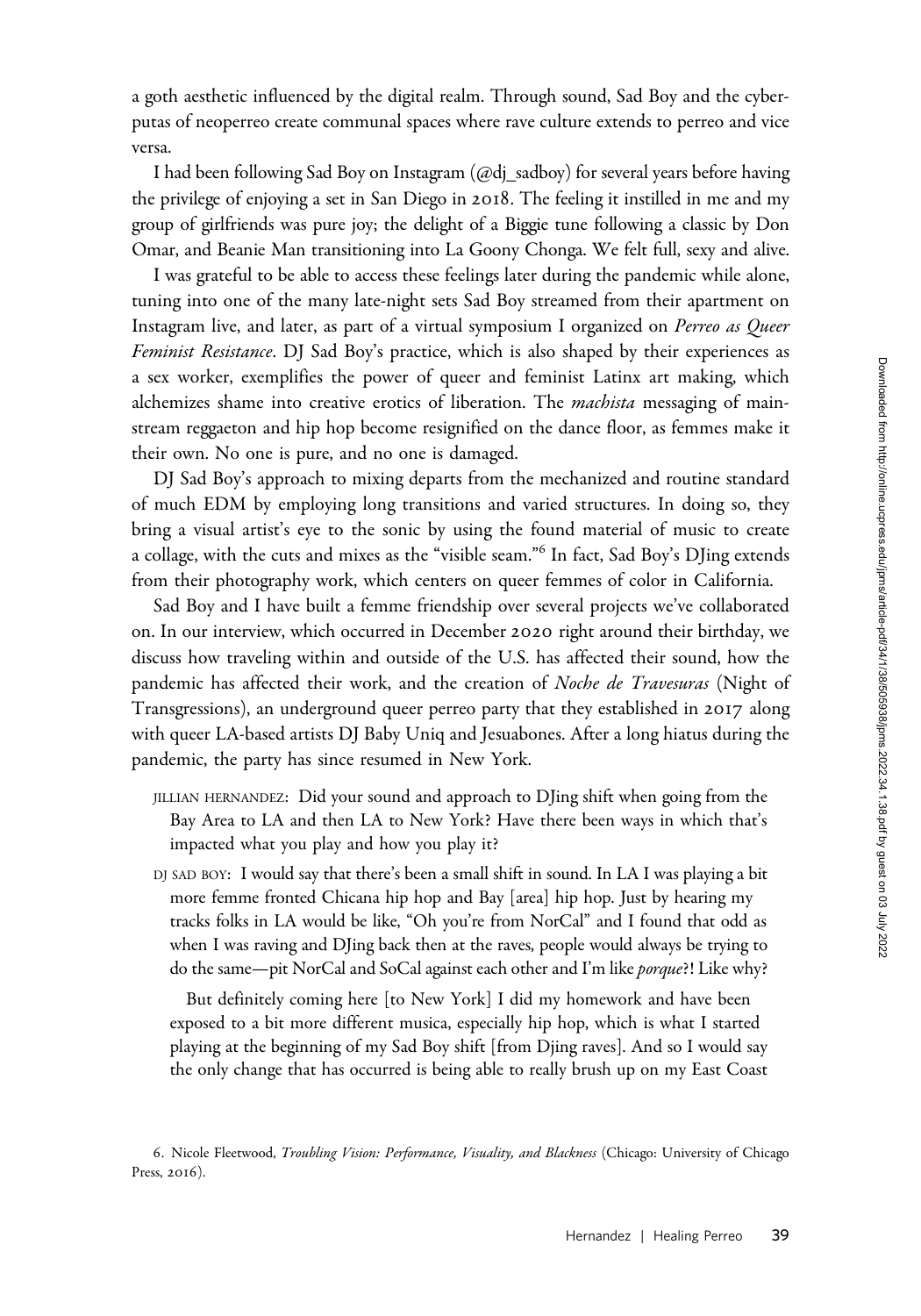queens, heroes, and MCs, reggaetonerxs<sup>7</sup>, etc. I'm exposed to so much more underground and regional perreo aqui that I've never heard. I'm so grateful.

So I would say the noticeable differences are that I play a bit more East Coast tracks now in my sets along with Bay Area rappers in an attempt to unify East Coast versus West Coast and just unify, you know?

- JILLIAN HERNANDEZ: Yes. I really like how your sets mix reggaeton and classic hip hop. Can you talk a little bit about your approach to mixing in general? How do you prepare for a set and how do you think about the genres that you mix together?
- DJ SAD BOY: I'm a Capricorn, so I'm a little bit of a perfectionist. So let's say I'm booed up at the time and I have to practice for a set I'll be like "Boo, I might not be able to see you this week." He knows how I get when I have sets because for me it's really important to curate the sound. I really do my best to make the set fluid. And I like to generally work my way to 110ish BPM from 90ish BPM.

As far as how I curate, I would say that it's always very important for me to have some hip hop in there. And once I started playing like puro perreo I was like, damn, you know, going to Mexico and then coming here and traveling I was like, "Okay, it's gonna be kind of tricky juggling hip hop and perreo, and so I was like how can I do this?" And that's when I started downloading all the hip hop acapellas and mixing them with perreo and then, you know, making my own little Too Short perreo mashups. I want to work on more mashups, and I'm still working on this tribute to Oakland that's gonna be like, Keyshia, Mac Dre and Too Short.

- JILLIAN HERNANDEZ: That's dope! Your perreo and hip hop mashups sound amazing. So how do you negotiate that move between the super popular perreo or reggaeton like J Balvin with the underground perreo you play? Do you find yourself emphasizing more underground perreo, or do you move equally between the popular and more underground tracks?
- DJ SAD BOY: I always want to get some of the classicos in there. I always want to get some of the underground hentx in there. It's always very important to me to keep it super queer and puti. So I will always get all the underground queer hentx who are producing music and making tracks, and then I do my best to keep the drum and bass element in there tambien.

For example, I have a Bad Gyal drum and bass remix and a J Balvin drum and bass remix. I'll play current perreo because I feel like a lot of the current perreo is what everybody knows. And as far as how I curate that, I would say it depends on where I'm playing. I feel like, more so than LA, when you're walking down the calle aqui in New York, you hear the Dembow everywhere. So I've definitely learned about a lot of artists I would not have been exposed to on the West Coast. This has definitely influenced the tracks I play and my sound.

JILLIAN HERNANDEZ: It's like Miami. Everyone's driving with the windows down and like, the beat, the perreo beat is literally the beat of the city! It could be different artists, different countries' perreo, but everyone is playing that beat out in space as they're moving around the city.

<sup>7</sup>. Gender neutral term for reggaeton performer.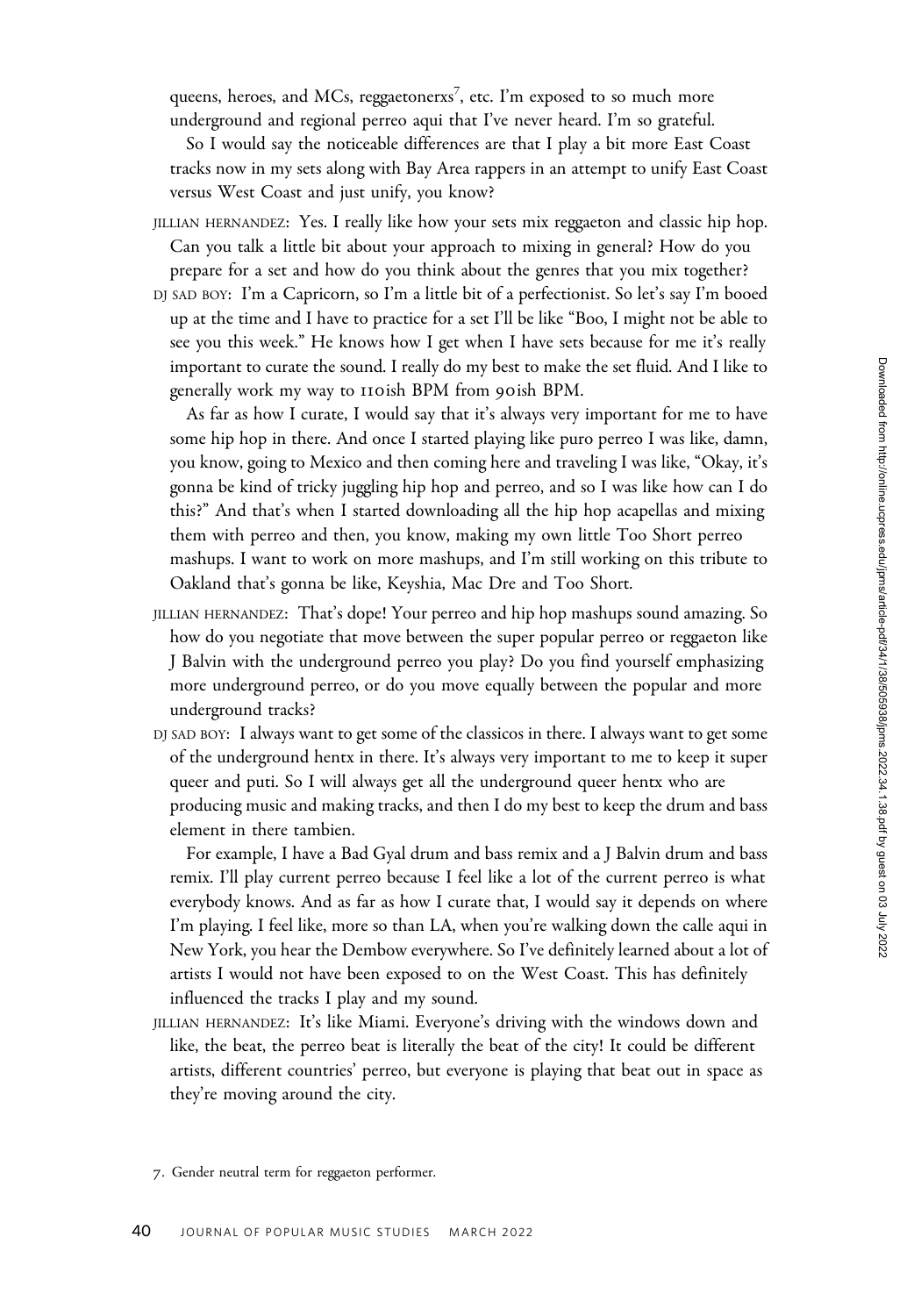DJ SAD BOY: Yeah that Dembow. You can always hear it. Like \*makes beat noise\* do doo too. JILLIAN HERNANDEZ: Yup!

DJ SAD BOY: And I would say, for example, like when I go to Mexico and I played [club] Rico and the perreos in Mexico, they love the underground stuff, but they also love the classics. I try not to be too much into the hip hop perreo stuff there because from my experiences it's like, I mean, you know, with DJing you gotta read the crowd and whatnot. I also play a lot of underground and Oakland stuff as well and tend not to play too many mainstream tracks.

Sometimes when I play the Bay hip hop or trap I found that it wasn't doing it for them. So if it's Mexico I'll do straight up perreo, like classicos.

- JILLIAN HERNANDEZ: That's interesting. So you have more room for moving between hip hop and perreo in the U.S., I guess, because it's music we feel more of a connection to. And maybe also as Latinx people there's always that move between hip hop and Latin music. So I think that for us that's much more intertwined. And how about when you went to Berlin? What did you play?
- DJ SAD BOY: So when I went to Berlin the collective that I played with was a Latinx Collective, and I had actually done a little bit of homework and listened to La Bad Puppy and everybody from the Culoka collective.

JILLIAN HERNANDEZ: Gotchu.

- DJ SAD BOY: Being that it was Berlin, I felt like I had more freedom to get a little heavier with the drum and bass.
	- So I was doing hip hop, drum and bass, and perreo. I kind of mixed it up which is how I would like to keep my sets. But I've definitely learned through traveling and going to different spaces how I need to carry my set. So when I was there I played lots of hip hop and my underground queer perreo and mostly femme fronted stuff like all the girls. Aside from Mexico and maybe the Noche [de Travesuras] one-year anniversary that we did before I left LA, that was one of the most hyped crowds I ever

played for!

- JILLIAN HERNANDEZ: That's dope.
- DJ SAD BOY: It was so lit. I was shook.
- JILLIAN HERNANDEZ: That's amazing! You know, Germany and Europe, when it comes to clubbing and dancing and the whole scene they just don't play.
- DJ SAD BOY: They don't!
- JILLIAN HERNANDEZ: So you mentioned Noche de Travesuras. Can you tell me a little bit of the story of how that party began? How you would describe the space that you created? Is it still going on?
- DJ SAD BOY: I would say that I had this idea as a seed. I can't say that I planted it. It was a collective thing that was only possible because of the energy everybody involved brought to the events. Initially I was very inspired by the folks doing things locally, which were always fun and tended to have super impressive line-ups. At this time in LA it seemed as if there were no queer perreos and that it was time for that to change. It's not that all the events weren't inclusive, but it just hits different when it's for the hentx by the hentx. Having access to large budgets and sponsorships is a whole 'nother accessibility issue tambien.

JILLIAN HERNANDEZ: Yeah that can get messy.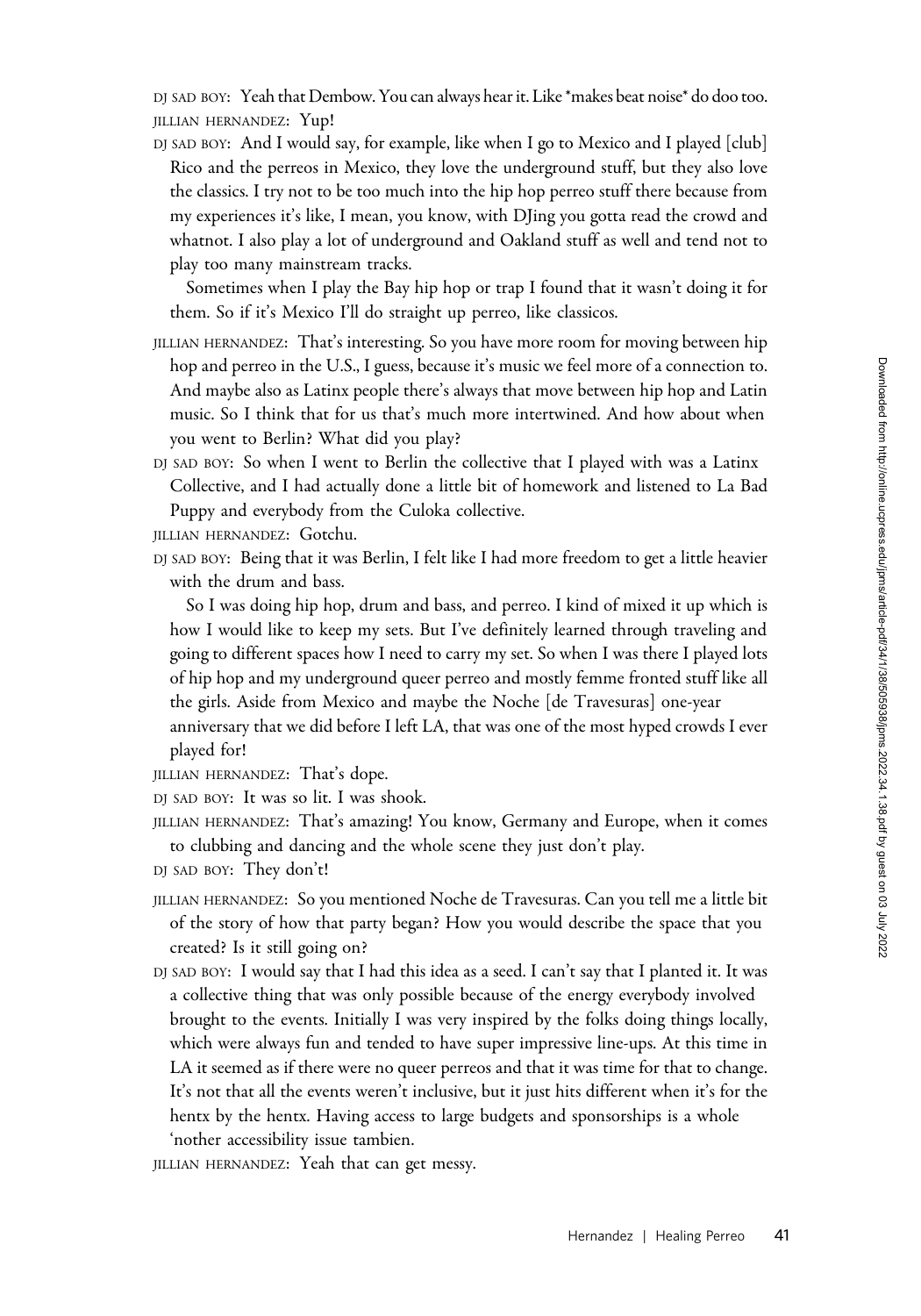- DJ SAD BOY: Being inspired by my background in the raving, my idea was to create an underground perreo. Queer but also kind of ravey and to bring that old-school map point underground vibe to the perreo, although that's much harder than I remember lol. The super-produced perreos are beautiful. I'm so grateful that, you know, perreo artists have access and opportunities now to these commercial spaces. But, I always tend to like the underground vibe, so I intended to create that feeling. When I had the idea me and DJ Baby Uniq, actually, we were like kicking it and hitting perreos up together. They were also queer, and I admired their sets for a while, so I figured hey maybe they're down and pitched the idea. They were down, and we started planning the first perreo.
- JILLIAN HERNANDEZ: What did it feel like? Who came out, and is it still going on now that you're in New York?
- DJ SAD BOY: Well, I would say it definitely felt very inclusive, very QTPOC. Definitely you would see lots of people out there you wouldn't see at the mainstream perreos and just lots of queer folk, and it was so amazing just to see those folks come out from so many different collectives in LA. And like just people being very supportive and like saying, "Hey, we needed this," and like somebody who's queer to relate. I know there's perreos going on in LA, but nothing felt as inclusive as noche.

JILLIAN HERNANDEZ: Yeah.

DJ SAD BOY: So that's kind of the crowd that was in LA. We also had the chance to work with Chulita Vinyl Club which was dreamy. My intent was to keep it a femme fronted space. With the history of perreo, it can be and was a very much machista genre and we wanted the space to be the opposite—"femme."

JILLIAN HERNANDEZ: For sure.

DJ SAD BOY: It felt like it was time for the femmes to take it back. So, you know, we tried to get queens and queers and lots of femmes to just, you know, come out and bless us with their sounds and their art and their presence. And it was really cute. I definitely never felt another vibe like that. As far as the current state of Noche De Travesuras, in March 2020 we had a show headlined by Chanty OTM but then Rona took the mundo by storm. They're a queer Reggaeton DJ. I relate to them a lot because now they're mostly focusing on their gabber and hardcore kind of stuff which of course is where DJing started for me.

JILLIAN HERNANDEZ: Who are some of your favorite queer reggaeton folks?

DJ SAD BOY: I would say definitely some of my favorites are El Demonia, Elsa Brava, and Chocolate Remix to name a few. I really love what Sailor Fag is doing tambien.

JILLIAN HERNANDEZ: I'm so sad that I wasn't able to go to a Noche De Travesuras, and I just love the title (which is a play on the classic reggaeton song of the same name by Héctor el Father). I love what y'all did, it was just so on point on so many levels.

I also wanted to touch on how the pandemic has impacted your DJ practice. We talked a little bit about the event for Noche having to be cancelled right in March.

You were about to go to Mexico also right?

DI SAD BOY: Yeah.

JILLIAN HERNANDEZ: So how have you navigated the challenges, but also, has it made anything at all possible? If it has all been *caca* [crap] that is totally understandable.

Your sets at the beginning of the pandemic on IG were huge for me. Like they were just really super healing, just to be able to plug into them in the moment. So how have you been negotiating continuing to DJ under these conditions?